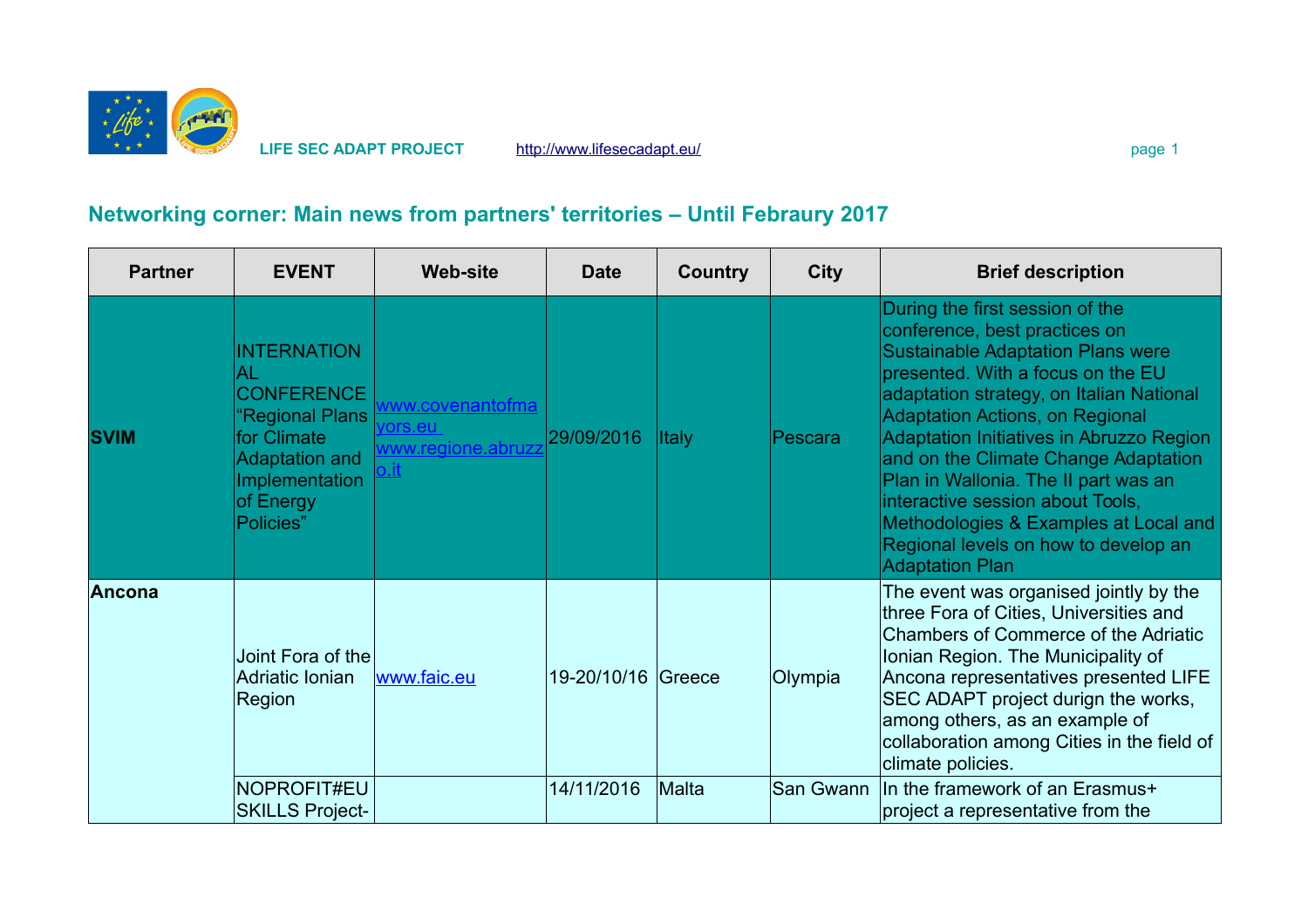

**LIFE SEC ADAPT PROJECT** <http://www.lifesecadapt.eu/>page 2

|       | <b>Training period</b>                                                                                                                                                               |                                                                                        |                  |              |                         | Municipality of Ancona will present the<br>experience of LIFE SEC ADAPT project,<br>among other European projects in which<br>the Municipality is involved, during an<br>experience exchange meeting among<br>officers from Italy and Malta.                |
|-------|--------------------------------------------------------------------------------------------------------------------------------------------------------------------------------------|----------------------------------------------------------------------------------------|------------------|--------------|-------------------------|-------------------------------------------------------------------------------------------------------------------------------------------------------------------------------------------------------------------------------------------------------------|
| Fermo | "Monitoraggio<br>ed effetti del<br>cambiamento<br>climatico nel<br>litorale fermano-<br>sangiorgese" -<br>Monitoring and<br>climate change<br>effects on the<br><b>Adriatic Cost</b> |                                                                                        | 14/10/2016       | Italy        | Porto San<br>Giorgio    | Seminar - Presentation of Fermo<br><b>Environmental and Climate Adaptation</b><br>Expert, Massimiliano Fazzini, exchange<br>of experiences on the baseline,<br>definition and Adoption of Local Climate<br>adaptation strategy and plans                    |
|       | 4^ settimana del<br>Pianeta Terra -<br>Seminar on<br>Environmental<br>hazard                                                                                                         |                                                                                        | 22/1072016 Italy |              | Appignano<br>del Tronto | Seminar - Presentation of Fermo<br><b>Environmental and Climate Adaptation</b><br>Expert, Massimiliano Fazzini, exchange<br>of information and experiences on the<br>baseline, definition and Adoption of<br>Local Climate adaptation strategy and<br>plans |
| Jesi  | "REGIONAL<br><b>PLANS FOR</b><br><b>CLIMATE</b><br><b>ADAPTATION</b><br><b>AND</b><br><b>IMPLEMENTATI</b>                                                                            | http://www.regione.<br>abruzzo.it/xAmbient<br>e/docs/pattosindaci/<br>Programme EN.pdf | 29/09/2016       | <b>ITALY</b> | Pescara                 | Exchange of information and data<br>between Municipalities of Jesi, Santa<br>Maria Nuova and San Paolo Jesi<br>considering that they get their phase A1<br>data from the same source (Civil<br><b>Protection Dept.)</b>                                     |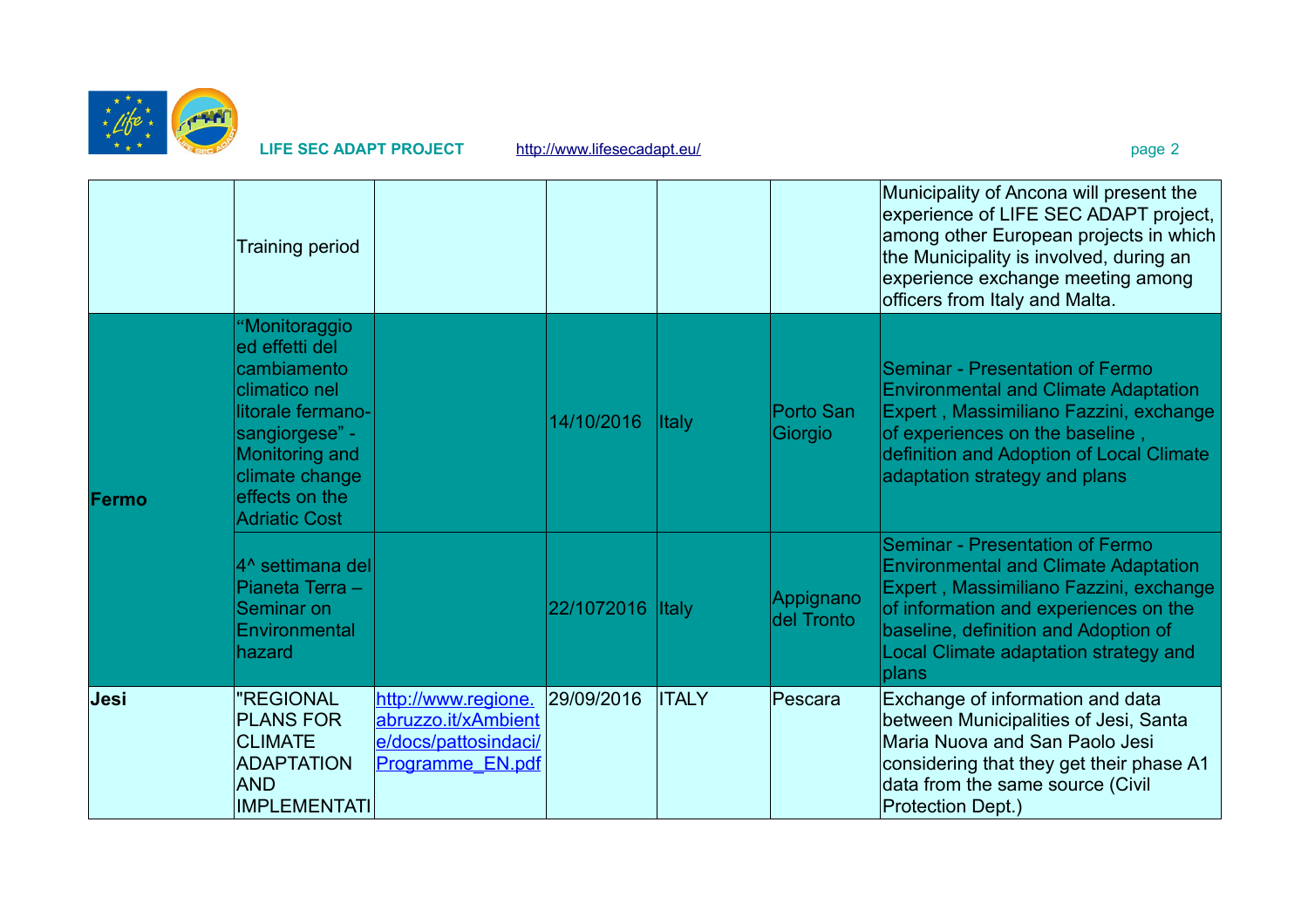

LIFE SEC ADAPT PROJECT <http://www.lifesecadapt.eu/>page 3

|                   | <b>ON OF</b><br><b>ENERGY</b><br><b>POLICIES"</b>                           |                                                                                                                                                                                          |                      |              |                 |                                                                                                                                                                                                                                                                                                                                  |
|-------------------|-----------------------------------------------------------------------------|------------------------------------------------------------------------------------------------------------------------------------------------------------------------------------------|----------------------|--------------|-----------------|----------------------------------------------------------------------------------------------------------------------------------------------------------------------------------------------------------------------------------------------------------------------------------------------------------------------------------|
| <b>Macerata</b>   | Environmental<br><b>Awareness</b><br>Campaign "È<br>lora di fare di<br>più" | http://www.comune.<br>macerata.it/news/20<br>17-1/201ce2019-<br>ora-di-informarsi-<br>per-fare-meno-<br>rifiuti201d-da-<br>domani-<br>informazione-a-<br>360deg-in-galleria-<br>scipione | $27 -$<br>28/02/2017 | <b>Italy</b> | <b>Macerata</b> | As part of the communication campaign<br>"E' ora di fare di più", the municipality<br>of Macerata promoted two days of<br>events about waste management.<br>During these days, there was an<br>information desk where the LIFE SEC<br>ADAPT project had been promoted even<br>through the distribution of the project<br>flyers. |
| <b>Offida</b>     | <b>Local Meeting</b><br>to present LIFE<br><b>SEC ADAPT</b><br>project      |                                                                                                                                                                                          | 30/08/2016           | Italy        | Offida          | Presentation of objectives, activities and<br>expected results of LIFE SEC ADAPT                                                                                                                                                                                                                                                 |
| Pesaro            | <b>Climate Alliance</b><br>International<br>Conference                      | http://www.climateal<br>liance.org/                                                                                                                                                      | $5 - 8/10/16$        | Austria      | <b>Krems</b>    | <b>Partecipation of Pesaro Municipality like</b><br>winner of Climate Star                                                                                                                                                                                                                                                       |
| <b>Grad Pazin</b> | Energy day                                                                  | http://www.pazin.hr/<br>pozivamo-vas-na-<br>energetski-dan-<br>grada-pazina/<br>http://www.covenant<br>ofmayors.eu/agend<br>$a$ en.html?                                                 | 05/11/2016           | Croatia      | Pazin           | IDA had a short presentation about Life<br>SEC Adapt project. Program includes<br>exhibion and lectures with renewable<br>sources of energy themes and energy<br>efficiency.                                                                                                                                                     |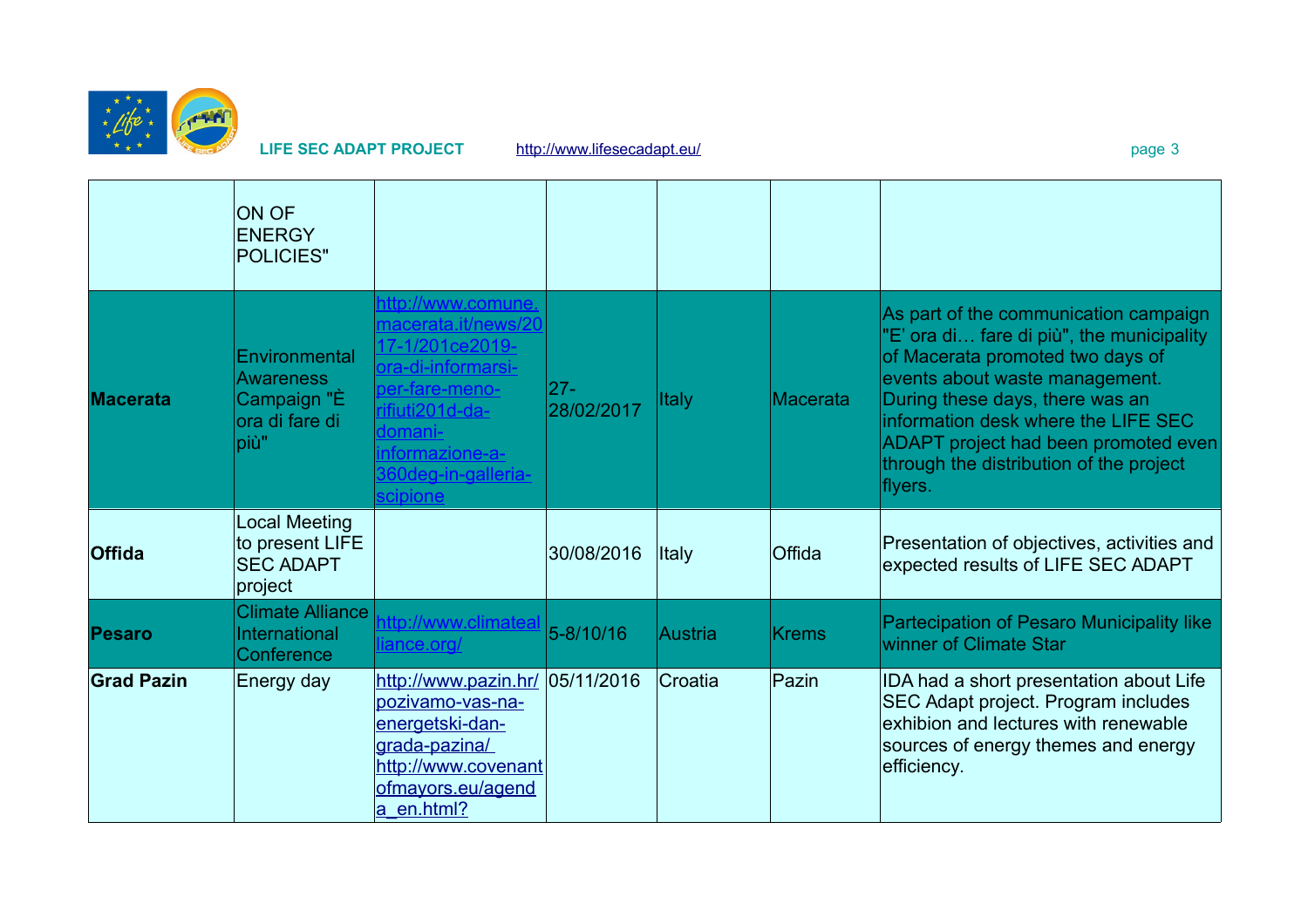

## LIFE SEC ADAPT PROJECT http://www.lifesecadapt.eu/

|                   |                                              | id event=1612                                                                                      |                  |         |                    |                                                                                                                                                                                                                                                                                                                                                                                                                                                                                                                                                                                                                                                                                                                                  |
|-------------------|----------------------------------------------|----------------------------------------------------------------------------------------------------|------------------|---------|--------------------|----------------------------------------------------------------------------------------------------------------------------------------------------------------------------------------------------------------------------------------------------------------------------------------------------------------------------------------------------------------------------------------------------------------------------------------------------------------------------------------------------------------------------------------------------------------------------------------------------------------------------------------------------------------------------------------------------------------------------------|
| <b>Grad Poreč</b> | Consensus<br>conference<br>"Plan for health" | http://www.porec.hr/<br><u>prva.aspx?</u><br><u>stranica=15857&amp;pid</u> 2016.<br>$=8$ j $=$ CRO | $ 22. - 23. 11.$ | Croatia | Poreč -<br>Parenzo | Fund "Healthy City Poreč" is an<br>organisation that has been strategically<br>planning the development of Plans for<br>health for the Town of Poreč - Parenzo.<br>As the development of the "Plan for<br>health for the Town of Poreč - Parenzo<br>2017-2022" is in progress and due to<br>the fact that, as far as climate change is<br>concerned, mitigation and adaptation<br>have become priorities that highly<br>influence human health, within the<br>elaboration of the priority number 4 of<br>the Plan, the one being sustainable<br>development, a presentation of LIFE<br>SEC ADAPT project progres and its<br>activities regarding the Risk and<br>vulnerability assesment has been held<br>during the conference. |
|                   | 'Green office"                               | <u>prva.aspx?</u><br>stranica=15918&pid<br>$=$ &i $=$ CRO                                          |                  | Croatia | Poreč -<br>Parenzo | 'Green office" is a project implemented<br>by APN, Zagreb and Town of Poreč -<br>Parenzo. It was estabilished as one of<br>the educational activities within<br>implementation of energy efiiciency<br>measures given by existing SEAP<br>(Sustainable Energy Action Plan of Town<br>of Poreč - Parenzo), with a main goal of                                                                                                                                                                                                                                                                                                                                                                                                    |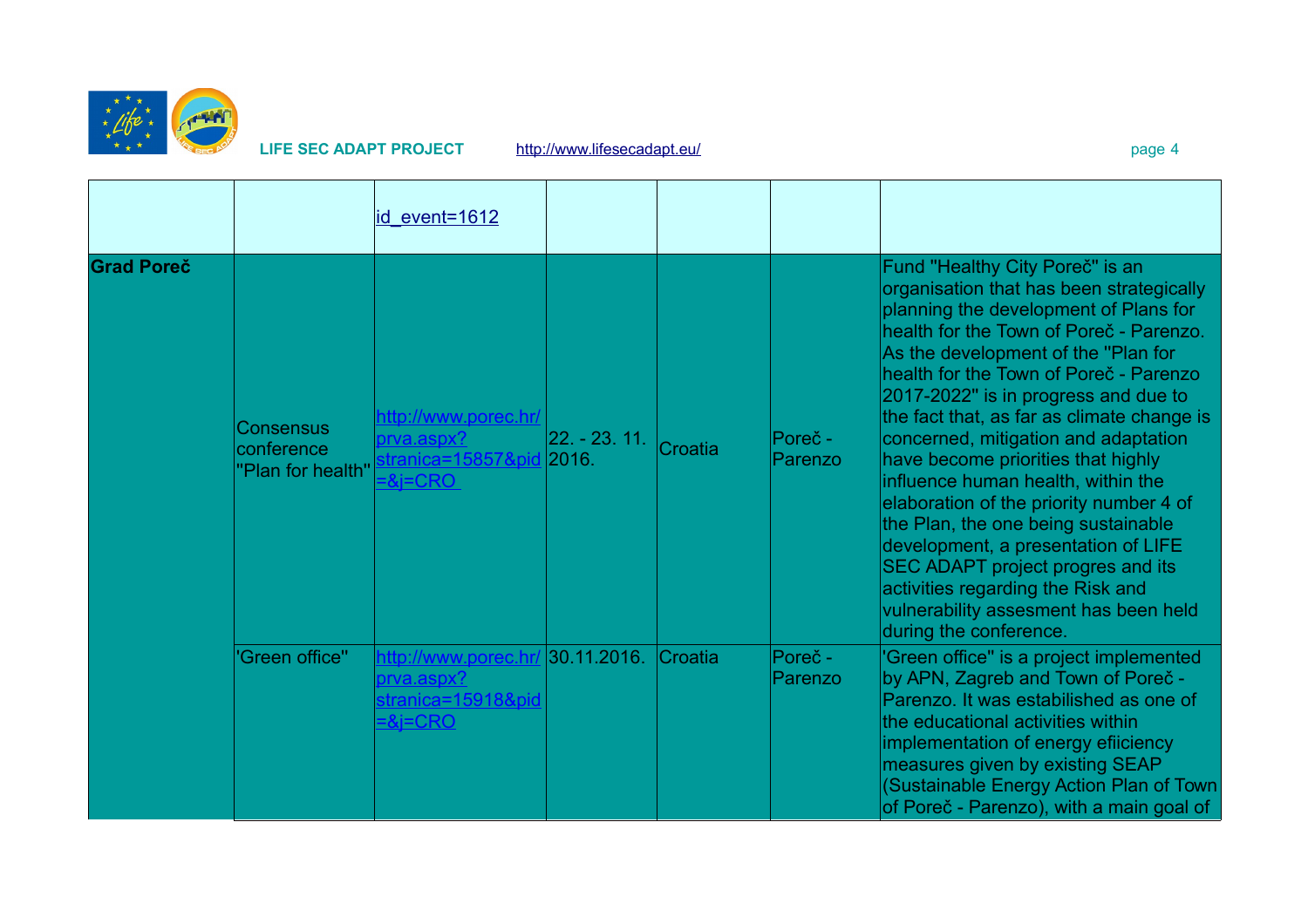

LIFE SEC ADAPT PROJECT <http://www.lifesecadapt.eu/>page 5

|            |                                                                                                                                                                     |                                                                                 |                     |         |                    | educating employees in the public<br>sector about the importance of efficient<br>energy consumpton in everyday life.<br>During scheduled educational<br>workshops, a short pesentation about<br>LIFE SEC ADAPT project activities and<br>its relevance was held.                                                                                                                                   |
|------------|---------------------------------------------------------------------------------------------------------------------------------------------------------------------|---------------------------------------------------------------------------------|---------------------|---------|--------------------|----------------------------------------------------------------------------------------------------------------------------------------------------------------------------------------------------------------------------------------------------------------------------------------------------------------------------------------------------------------------------------------------------|
|            | Adhesion of<br>Town Poreč -<br>Parenzo to the<br><b>Local Energy</b><br><b>Bord of Region</b><br>of Istria within<br>the Horizon<br>2020<br>"Empowering"<br>project | http://www.porec.hr/<br>prva.aspx?<br>stranica=17020&pid<br><u> =&amp;j=CRO</u> | 23.01.2017. Croatia |         | Poreč -<br>Parenzo | The adhesion of Town of Poreč -<br>Parenzo to the Local Energy Bord of<br>Region of Istria within the Horizon 2020<br>"Empowering" project was presented<br>through the official press release,<br>through which the relevance of the New<br>integrated Covenant of Mayors for<br>Climate and Energy was presented, and<br>the path that led through LIFE SEC<br>ADAPT project toward its signing. |
|            | Steering<br>Committee                                                                                                                                               | http://www.empower 5-6/10/2016 Spain<br>ing-project.eu                          |                     |         | Sevilla            | Exchange of information with the<br>Steering Committee members during the<br>Steering Committees held in Sevilla for<br>the Project Empowering (Horizon 2020);<br>B2B with climate related projects                                                                                                                                                                                                |
| <b>IDA</b> | Energetski dan<br>grada Pazin<br>(Energetics' day<br>of the<br>Municipality of<br>Pazin.)                                                                           |                                                                                 | 05/11/2016          | Croatia | Pazin              | Presentation of LIFE SEC ADAPT, its<br>aims and activities during the<br>implementation of the project at the<br>Energetics' day of the Municipality of<br>Pazin.                                                                                                                                                                                                                                  |
|            |                                                                                                                                                                     | <b>Region of Istria SIMPLA project http://www.simpla-</b>                       | 15/07/2016          | Croatia | Pula               | The Focus group members are                                                                                                                                                                                                                                                                                                                                                                        |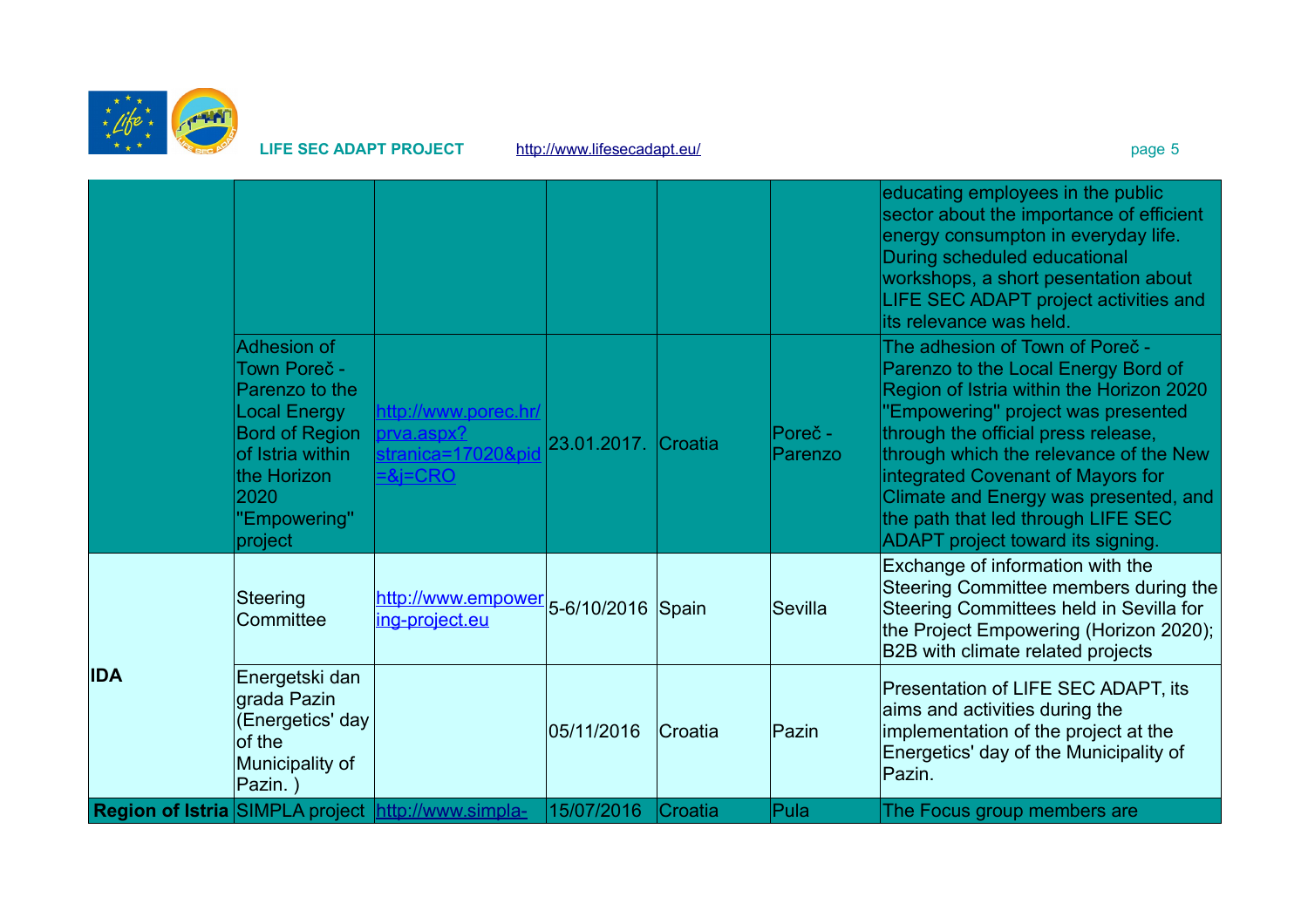

LIFE SEC ADAPT PROJECT <http://www.lifesecadapt.eu/>page 6 page 6

| (Horizono 2020)<br>focus group                                                                   | project.eu/hr/                                                |            |         |               | employees of the public<br>sector: employees of Region of Istria,<br>Region of Primorje and Gorski kotar,<br><b>Istrian Regional Energy Agency,</b><br>Regional Energy Agency Kvarner,<br>Institute of Physical Planning of the<br>Region of Istria, Faculty of Mechanical<br><b>Engineering of Zagreb (SDEWES)</b><br>Centre – International Centre for<br>Sustainable Development of Energy,<br>Water and Environment systems),<br><b>Croatian Monitoring Center of Energy</b><br>sector and investments and Energy<br>Advisor of the Region of Istria. The<br>project manager and energy advisor had<br>a brief presentation of Life SEC Adapt<br>project and its objectives; if was very<br>useful to participate in their experts<br>debate and to hear their experiences<br>and points of view; |
|--------------------------------------------------------------------------------------------------|---------------------------------------------------------------|------------|---------|---------------|-------------------------------------------------------------------------------------------------------------------------------------------------------------------------------------------------------------------------------------------------------------------------------------------------------------------------------------------------------------------------------------------------------------------------------------------------------------------------------------------------------------------------------------------------------------------------------------------------------------------------------------------------------------------------------------------------------------------------------------------------------------------------------------------------------|
| Life SEC Adapt<br>project<br>presented on<br>the national<br>web site on<br>energy<br>efficiency | https://www.enu.hr/<br>projekti/                              | 22/07/2016 | Croatia | (web)         | brief presentation of Life SEC Adapt<br>project on the web page of the national<br>site on energy efficiency linked to the<br>project web page                                                                                                                                                                                                                                                                                                                                                                                                                                                                                                                                                                                                                                                        |
| <b>SIMPLA project</b><br>(Horizon 2020)<br>focus group                                           | http://www.simpla-<br>project.eu/hr/news/si<br>mpla-workshop- | 31.11.2016 | Croatia | <b>Rijeka</b> | A round table "Integrated sustainable<br>multisectoral panning" was organized in<br>the Region Primorsko-goranska with the                                                                                                                                                                                                                                                                                                                                                                                                                                                                                                                                                                                                                                                                            |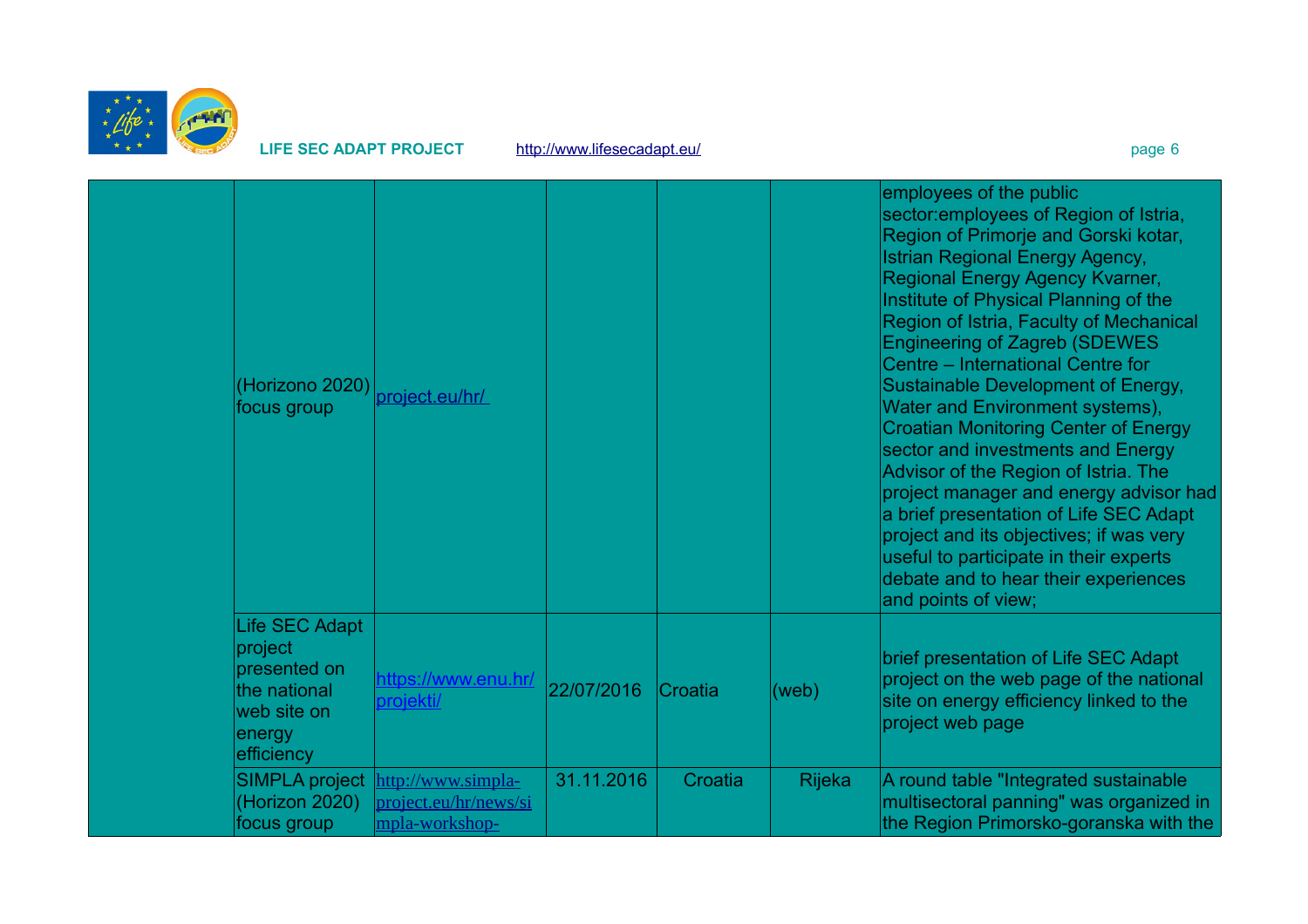

LIFE SEC ADAPT PROJECT <http://www.lifesecadapt.eu/>page 7

|                                                                                                                           | rijeka/                                                                                             |             |         |      | support of their Regional Energy Agency<br>- REA Kvarner. The SIMPLA project<br>main goal is to elaborate the guidelines<br>for the harmoziation of the municipalities<br>SEAP's and SUMP's. The participants of<br>the round table: representatives of the<br>involved municipalities, Region of Istria,<br>Region Primorsko-goranska, Zagreb<br><b>Faculty of Transport and Traffic</b><br>Engineering, Rijeka Faculty of Maritime<br>studies, Rijeka municipality public<br>company for traffic regulation and a<br>NGO Casper;                                                                                                                                                                                     |
|---------------------------------------------------------------------------------------------------------------------------|-----------------------------------------------------------------------------------------------------|-------------|---------|------|------------------------------------------------------------------------------------------------------------------------------------------------------------------------------------------------------------------------------------------------------------------------------------------------------------------------------------------------------------------------------------------------------------------------------------------------------------------------------------------------------------------------------------------------------------------------------------------------------------------------------------------------------------------------------------------------------------------------|
| Local Energy<br><b>Bord</b><br>establishment<br>meeting under<br><b>EU</b> project<br><b>EMPOWERING</b><br>(Horizon 2020) | http://www.ida.hr/ind<br>$ex.php?id=573$<br>http://www.empoweri<br>ng-project.eu/?<br>page id=2⟨=en | 30.01.2017. | Croatia | Pula | Empowering local public authorities to<br>built integrated sustainable energy<br>strategies' EU project main objective is<br>to empower local and regional<br>authorities (policy makers in 6 EU<br>regions - Italy, Spain, Romania, Croatia,<br>Hungary and Greece) to shape<br>austainable energy policies and plan<br>coherent with the European Climate and<br>energy policies and in synergy with the<br><b>Covenant of Mayors intiative. All</b><br>relevant public and private stakeholders<br>in teh region of Istria were invited to the<br>establishment of Local Energy Board -<br>LEB. Two employees of the Region of<br>Istria (Mrs. Maša Mihelić and Mr. Silvano<br>Cukon) were chosen as members of the |